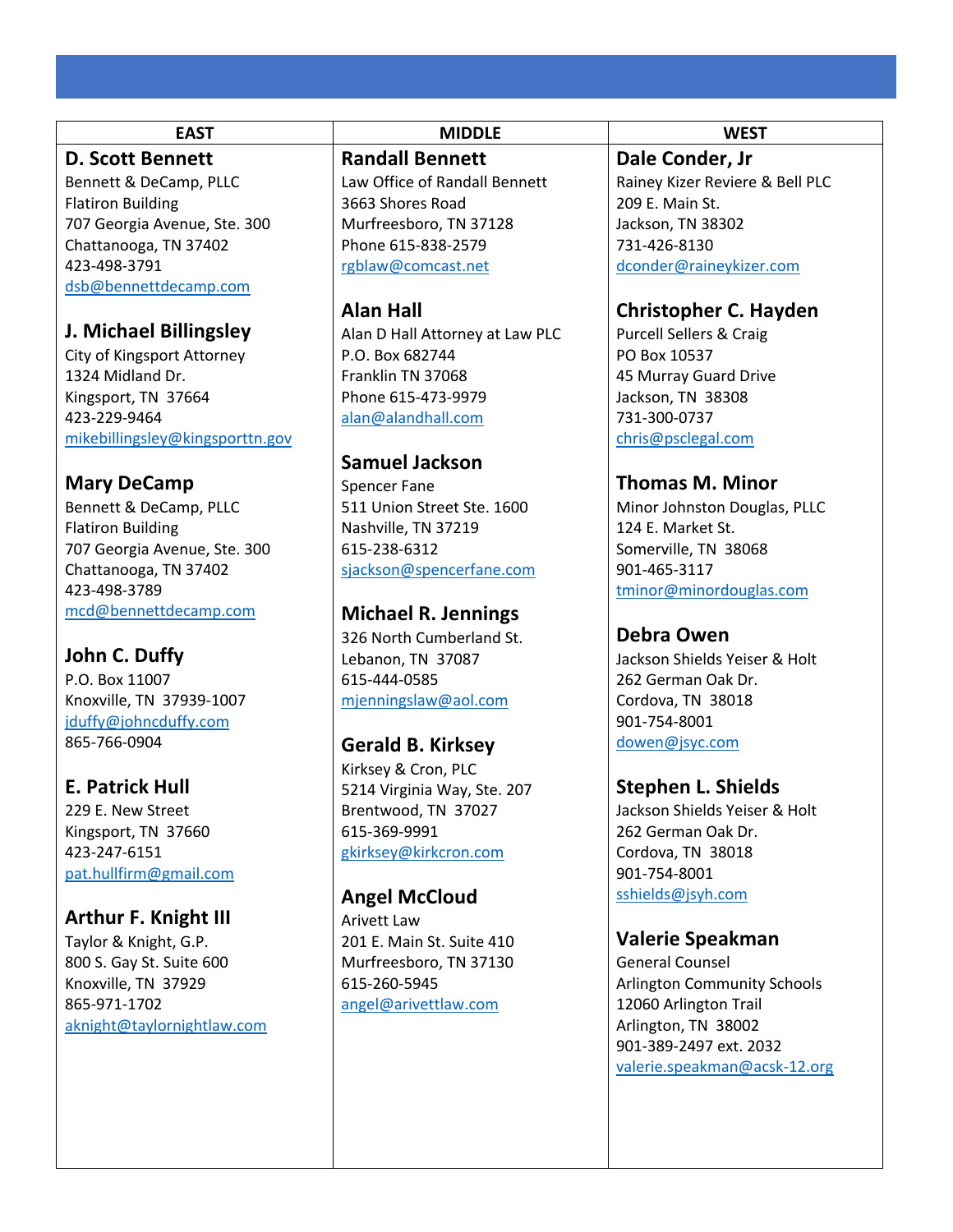#### **Chris McCarty**

Lewis Thomason, P.C. 620 Market St. Knoxville, TN 37901 865-541-5256 cmmcarty@lewisthomason.com

## **Marshall A. Raines**

Swafford Jenkins & Raines 32 Courthouse Square Jasper, TN 37347 423-942-3168 mrainesjr@sjrlaw.net

## **H. Scott Reams**

Taylor Reams Tilson & Harrison 116 E. Main St. Morristown, TN 37814 423-586-9302 hsreams@trthatty.com

# **Mary Ann Stackhouse**

Lewis Thomason King Krieg Waldrop 620 Market St. 5<sup>th</sup> Floor PO Box 2425 Knoxville, TN 37901 865-541-5261 mstackhouse@lewisthomason.com

## **David M. Tilson**

Taylor Reams Tilson & Harrison 116 E. Main St. Morristown, TN 37814 423-586-9302 dmtilson@trthatty.com

#### **Clifton Miller**

Henry McCord Bean Miller Gabriel & Labar 300 North Jackson St. Tullahoma, TN 37388 931-455-9301 cmiller@henry-mccord.com

**Marietta Shipley** Mediator-Attorney-Former Judge 2809 Wimbledon Road Nashville, TN 37215 615-292-6069 marietta@mariettashipley.com

## **Tom Stovall**

East, West and Middle 2504 Essex Place Nashville, TN 37212 615-594-1724 tomgstovall@gmail.com

## **Mark C. Travis**

Arbitrator and Mediator P.O. Box 2460 Cookeville, TN 38502 931-252-9123 mtravis@travisadr.com

## **J. Christopher Williams**

Williams Law and Mediation Group 101 South First St. Pulaski, TN 38478 931-363-6500 cwilliams@newsouthlaw.com

## **T. Jake Wolaver**

Wolaver, Carter & Heffington 809 S. Main St. Ste. 100 Columbia, TN 38401 931-548-0818 jwolaver@mtlawgroup.net

#### **Jonathan O. Steen**

Spragins, Barnett & Cobb, PLC 312 East Lafayette Street Jackson, TN 38301 731-424-0461 jsteen@spraginslaw.com

## **R. Dale Thomas**

Rainey Kizer Reviere & Bell PLC 209 E. Main St. Jackson, TN 38301 731-426-8120 dthomas@raineykizer.com